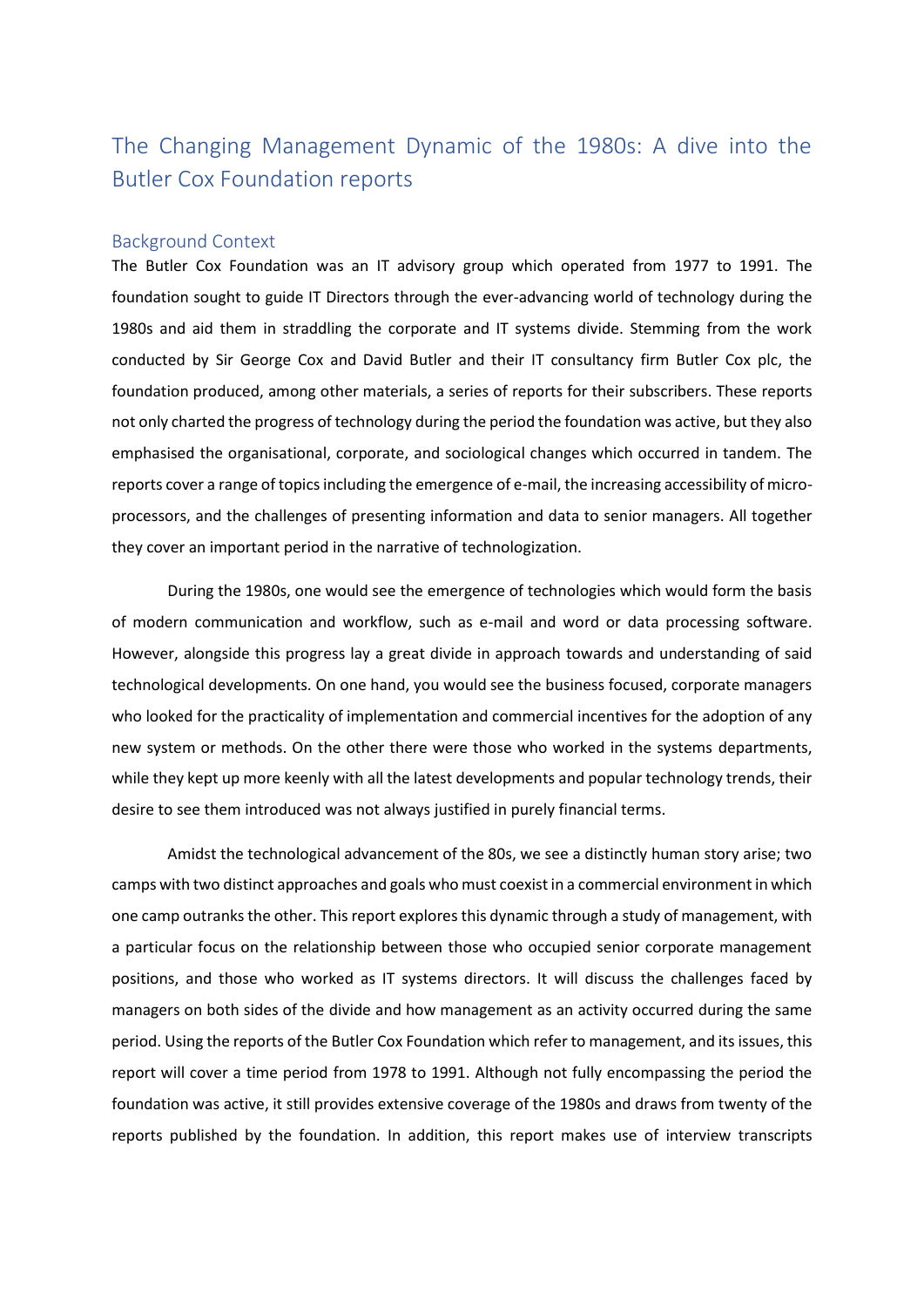collected by the Archives of IT and from discussions with Sir George Cox and David Butler themselves to paint a broader picture of life in IT and management during the 1980s.

#### Management Relationships and Challenges

To understand the relationship dynamic between systems directors of IT departments and the senior corporate managers, one must begin by looking at the popular perception of IT departments at the time. Both Sir George Cox and David Butler were invaluable in shedding light on this through discussion. Understanding that IT departments were perceived as laying within the underbelly of an organisation, effectively hidden from view, to work in such a department was not treated with the same level of respect as a manager in say, a sales department, for instance. While this lack of respect may seem to stem from the hostility of luddites to the new wave of technologists, it seems a better appraisal, at least to Sir George and David Butler, that such a relationship formed from distrust. After all, advances in automation, data processing, and communications technology had all led to reorganisation of corporate structures, and thus, a plenitude of redundant workers.

When presenting to senior management, systems directors or those responsible for technology related suggestions, would find it difficult to convince others that the adoption of new systems or technology would be financially viable. This challenge is founded in the differing expertise and outlooks of both senior management and systems directors. Employees of IT departments were not hired for their commercial acumen, rather their computer skills. When needing to create proposals which they believed would be beneficial for an organisation, they often lacked the pedigree needed to convince corporate managers they should be entrusted with financial decisions. Alongside the issues of trust raised earlier it is clear that IT department employees and particularly systems directors, who served as the intermediary to senior management, faced a considerable challenge.

To characterise the relationship as one of the corporate overlords looking down on their IT departments ignores the genuine concerns they faced in a decade of rapidly changing technology. Having already mechanised many of their systems in the decades prior, often at great expense and with considerable unknowns in the systems they were adopting, they were now being asked to do equally extensive changes to their systems once more. Sir George Cox summarised it well in that office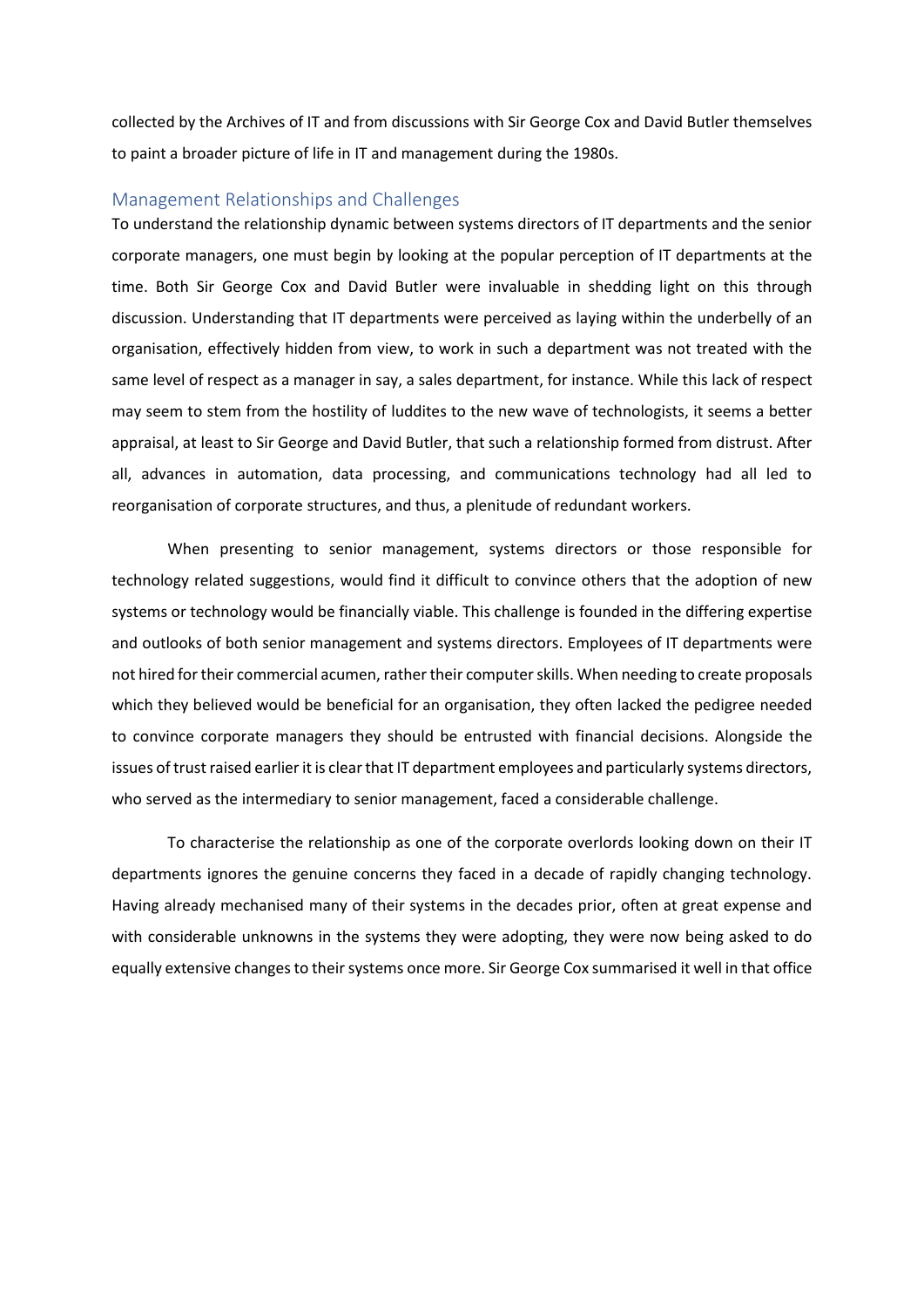

mechanisation was considered to be a one and done change and that senior management were bewildered that they should need to undertake such projects on a regular basis. These changes were often suggested in a widening array of departments. IT systems were becoming entrenched in marketing, sales, communication, company organisation, and to ensure each new system worked seamlessly be needed. These changes were not

Managing the needs and desires of both sides of the IT project with the others, further changes would **divide was a difficult task.**

limited to the systems themselves; one example was given by Sir George of a regional health board who were able to remove local directors because the centralisation possibilities offered by new technology meant they no longer needed them. While it is easy to say in retrospect that IT departments were underdogs in the corporate world who were straining against the bonds of their senior managers, their continued push for change and the resulting reorganisations should be acknowledge as reasonable causes for hesitancy and a level of distrust.

A particularly interesting product of this relationship which was uncovered through the Butler Cox Foundation reports and discussion with Sir George Cox and David Butler were the challenges of and perception toward project management. The June 1978 report which focuses on project management concerns for systems directors highlights some of the difficulties they face. As stated previously, the time period was one of frequent change, and as a result, major projects were often run-on short time scales, generally having a 1-2 year time period before final implementation. Such time scales were necessary so that changes were still relevant when they were adopted. As systems became more complex, these turnarounds became unrealistic and led to many cost and time overruns. From the perspective of senior managers outside the department it may well have seemed farcical. After all, those who were calling for repeated change were becoming unable to underdeliver. Butler and Cox, through their foundation's reports, offered some solutions to these challenges. By reviewing the outcomes of projects, both upon completion and sometime thereafter, it was hoped that any postimplementation issues could be resolved, and future project management may benefit from such knowledge. It was necessary to conduct follow up reviews so that any "teething problems" or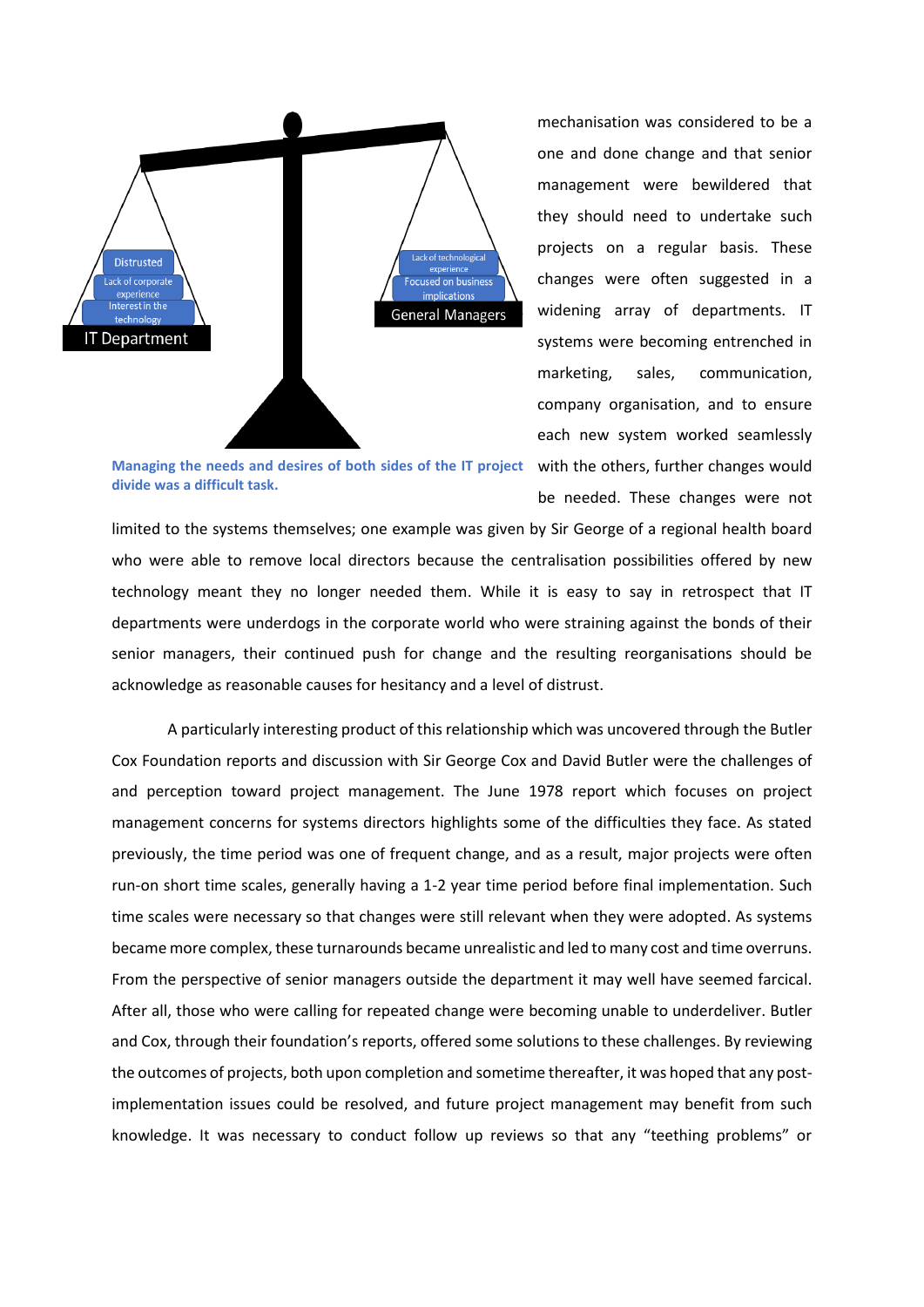temporary concerns related to the implementation of a new system would not be over emphasised in reviews.

This last aspect was not only emphasised in the one report: several years later in 1984, a follow up entitled "Managing the human aspects of change" focused on IT project managements related to human behaviour and end user needs. Citing the unprecedented rate of change in technology during the period, the foundation made it clear that end user needs must be considered for new projects to succeed. After all, if IT departments and systems directors were unaware of how their projects would affect job experience or user needs, how could they hope to be successful both during and after the project is complete? Not only was understanding the needs of end users necessary, but also their emotions and behaviour. Change necessities the learning of new skills and methods, frustration towards IT departments and personnel could readily amount if this was not accounted for during project development.

Butler, Cox, and their foundation were not alone in these concerns. The relationship between managers and IT departments was recognised as fractious by others working at the time who were not linked to the foundation. For instance, Andrew Herbert working for APM Consultancy during the 1980s describes an example in which companies were encouraged to follow industry standards in a bid to remain competitive. While concerned with the financial constraints of a struggling business, managers were being asked to back the adoption of new technology and systems. As Herbert himself describes it: "So adopting new technology was sort of the last thing the management wanted to hear.". While a new system may be beneficial for an organisation in the long term, the upfront cost was of considerable concern to managers. This being especially true if a company was struggling financially.

Another example is that of John Handby, working as an IT director for National Power starting in 1990, at the very end of the period in question. When attempting to introduce email systems for communication within powerplants, he faced pushback from managers. Having previously enjoyed the power which came from being the manager of a remote organisation such as a rural powerplant,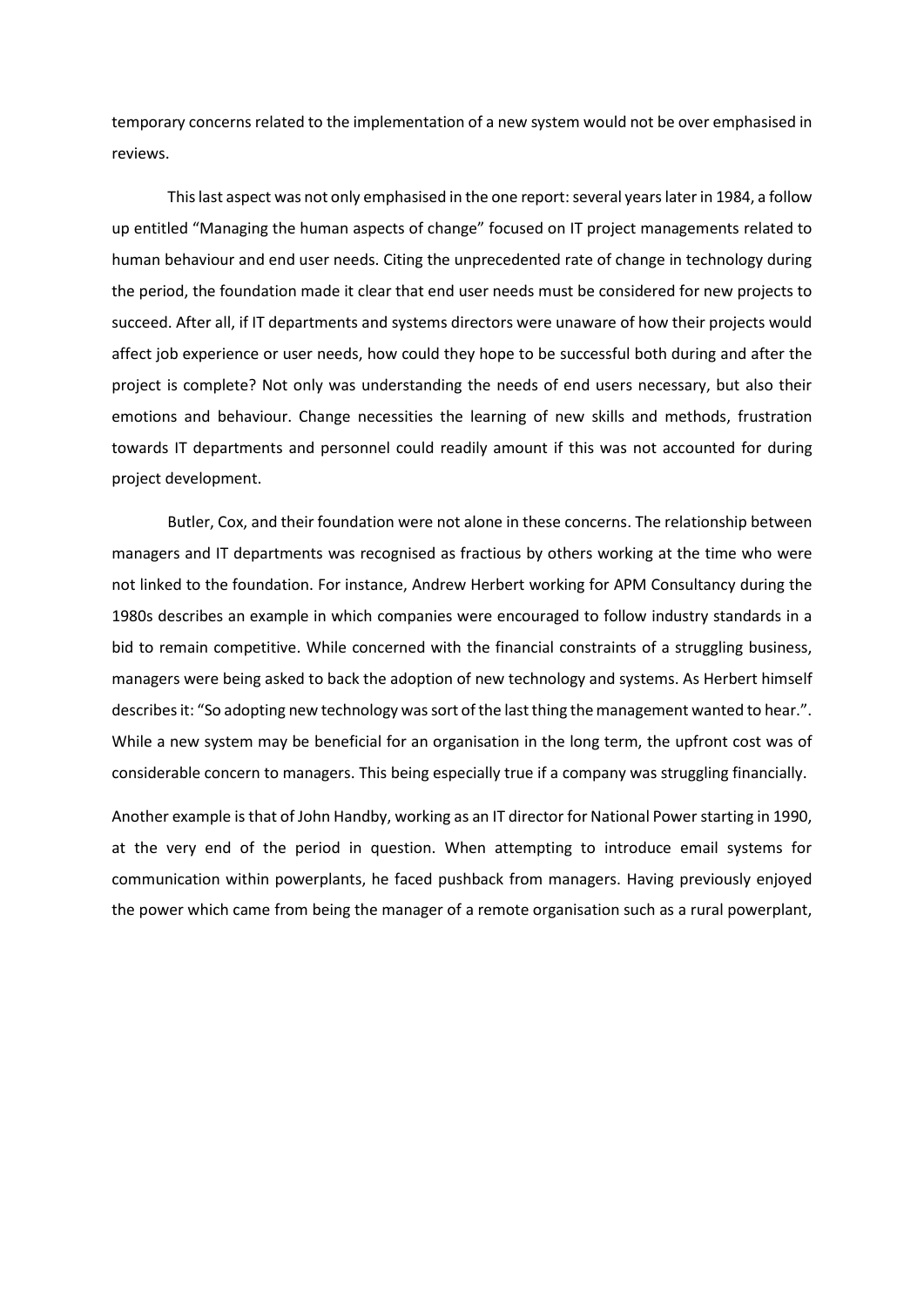

**The existing system of communication(left) in National Power powerplants in which the powerplant manager is the sole contact to senior managers and the proposed system (right) which would allow employees to contact senior management directly.**

managers were the sole point of contact and influence for many working in these buildings. Now with the possible introduction of a local network and email systems, employees would have access to faster, and peer to peer official communications. By connecting all powerplants to one interconnected network, powerplant managers themselves would face greater oversight from more senior managers. Handby, as an outsider to these powerplants, had even

faced issues in communicating that new systems would be introduced as managers had been the sole controller of external communication fax systems. Only through persistence and careful selection of employees tasked with implementation and persuasion of managers was Handby able to succeed in implementing this "huge cultural change".

We can see then from the reports produced at the time by the foundation, discussion with Sir George Cox and David Butler, and interview transcripts from others who lived the reality, that management relationships were frequently fraught with challenge during the 1980s. Both the perception of senior corporate managers that IT departments and systems directors were not staying in their lane, and the underdelivering or overrunning of new IT projects resulted in an uneasy working relationship.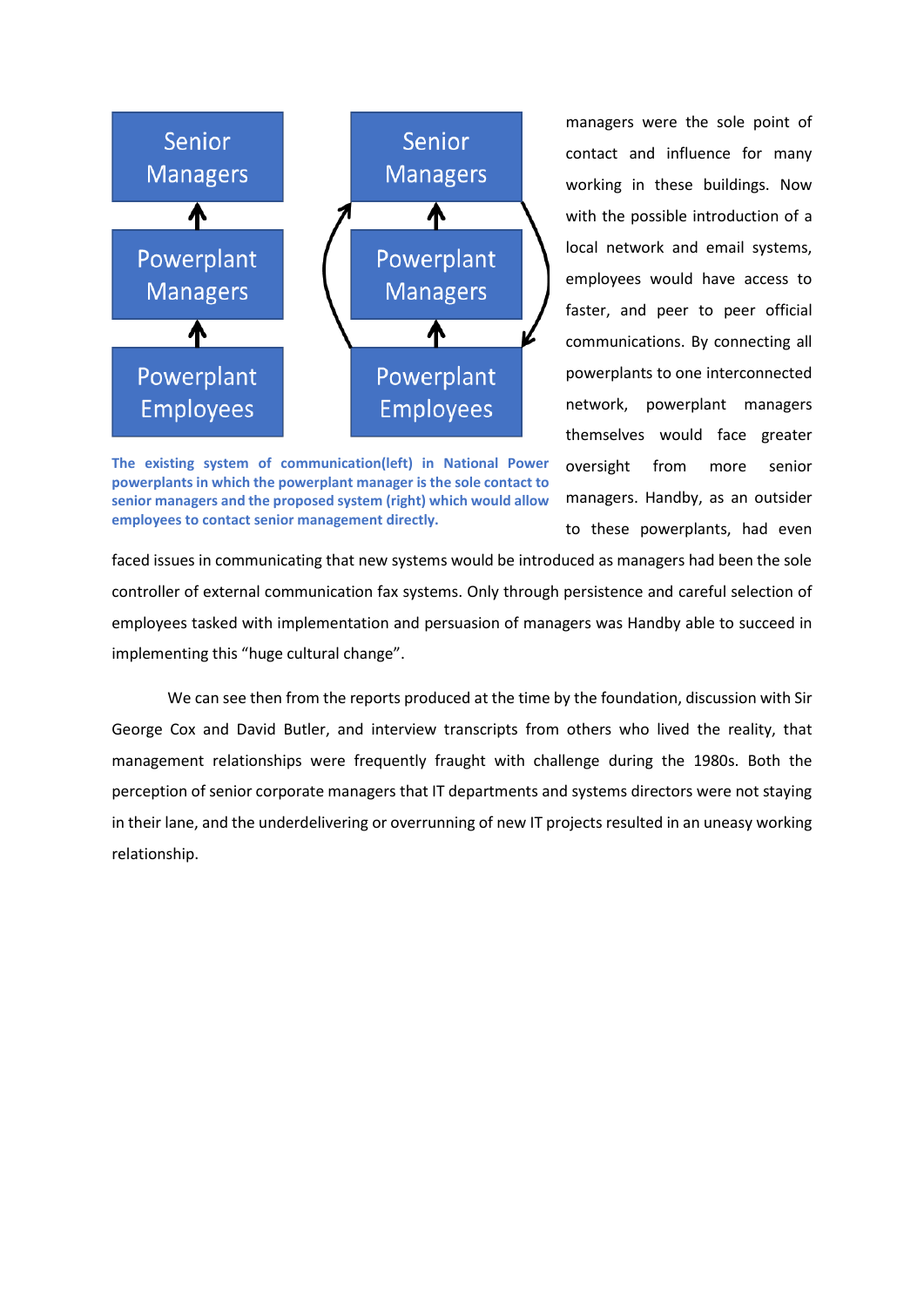### Changes to Management during the 1980s

The processes, technology, and challenges of management each underwent significant change during the 1980s. While the previous section looked at the relationship between senior managers and IT departments/systems directors, we turn now to the activity of management itself. What tools did managers have access to, how were they being used, what challenges did they have to tackle, and how were they able to keep up with changes to their working practice?



**A centralised network (Top) in which all users rely on the IT department and a decentralised network (bottom) in which they are free to produce and share data independently**

One of the Butler Cox Foundation reports which illustrated clearly these themes is the May 1984 report entitled "Managing the Microcomputer in Business". While the report looked to address and tackle the number of associated management challenges which would entail with the increasing installation of microcomputers within the office environment, it also provides insight into some more general issues. Predicting that microcomputing would occupy 50% of an organisation's total data processing costs by 1991, it was clear even in 1984 that decentralised systems would be at the forefront of many organisations' workflow. Although such proliferation may have been beneficial to workers' flexibility and access to data it raised concerns with regards to organisational structure. IT departments were no longer the sole repository of technology and information but must now work to maintain and provide necessary education for a far wider reaching network of machines.

Control is a recurring theme when looking at the management of decentralisation. Frequently discussed in Butler Cox Foundation reports focused on the topic, control over computing and user activity is seen as essential. The reasons for the perceived need for retaining a degree of centralisation and control is not clear from the reports themselves. Whether it is an issue of trust towards employees, or apprehension toward the transition process and associated costs, decentralisation had to be carefully managed. While the benefits of widespread computer system use are recognised, it is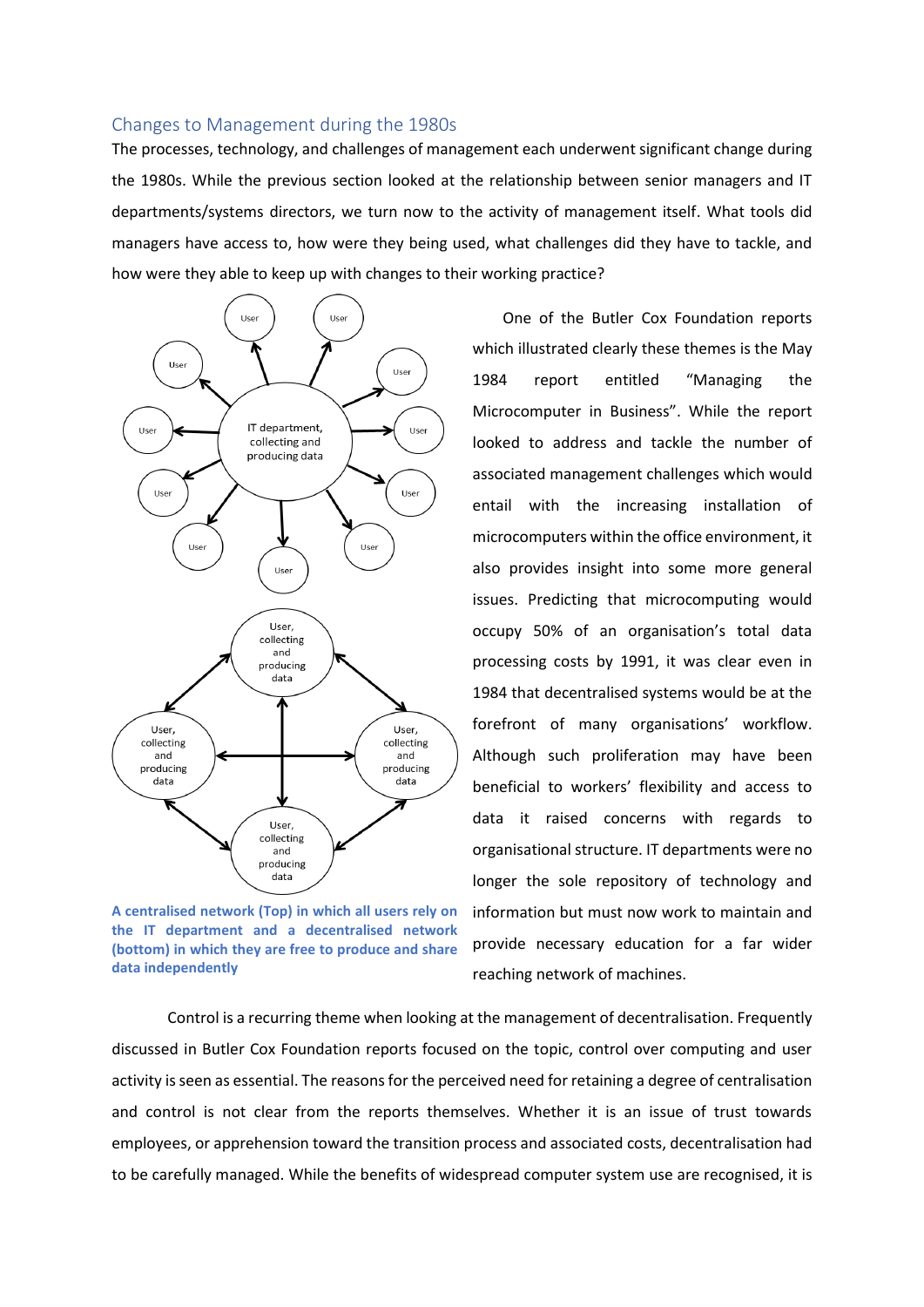still suggested, especially in their April 1980 report, that widespread decentralisation "may lead to chaos". Opinions on this issue were divisive. Contrasting views are present within transcripts of those who have been interviewed by the Archives of IT. For example, John Handby who was discussed previously noted the benefits of a decentralised communication system. Conversely, Dr Michael Taylor notes the chaos caused by decentralised computing on the Metropolitan Police's IT systems. Numerous different approaches and adoption of a variety of systems by individuals working in different departments had led to, for want of a better word, chaos. Taylor describes the issues faced in the reintroduction of a centralised system to better connect units of the force. Often those who had created and introduced a "local DIY solution" would move on, leaving their successors unaware of the workings or even existence of these decentralised and unique systems.

With regards to the impact such a trend had on corporate managers, of all levels, it is important to understand the skills deficit which had to be overcome. Not only must workers learn to use their new machines, but additionally, managers had to understand their purpose within the organisation. It was not just enough to use a computer, they had to know how and why such machines were and could be used to improve organisational performance. And, in a period of constant technological change, this knowledge would have to be kept up to date and flexible. The Butler Cox Foundation report mentioned an "18-month effect" in which new software for new computing purposes would be introduced. Similar to the quick turnaround time of IT systems projects causing issues for project management, the ability to keep up with changes in workplace technology would have been essential.

To facilitate such a need, the education of managers, and employees as well, would have been required on a frequent basis. Both through discussion and their produced reports, Butler and Cox were critical of such efforts. Looking first at the July 1987 foundation report on Senior Management IT education, it was noted that most training offered to senior managers regarding IT had been wrongly targeted and ineffective. Often focused on educating managers in using computers, rather than on the possible business implications such machines could provide. It was deemed that UK industry lacked proper education on how to direct systems departments to meet the business goals of an organisation. A potential cause of this identified within the report was that it was often IT department staff who were providing the education and thus were teaching what they knew; how computers worked and how to use them. While the report's claim that senior management and IT staff learnt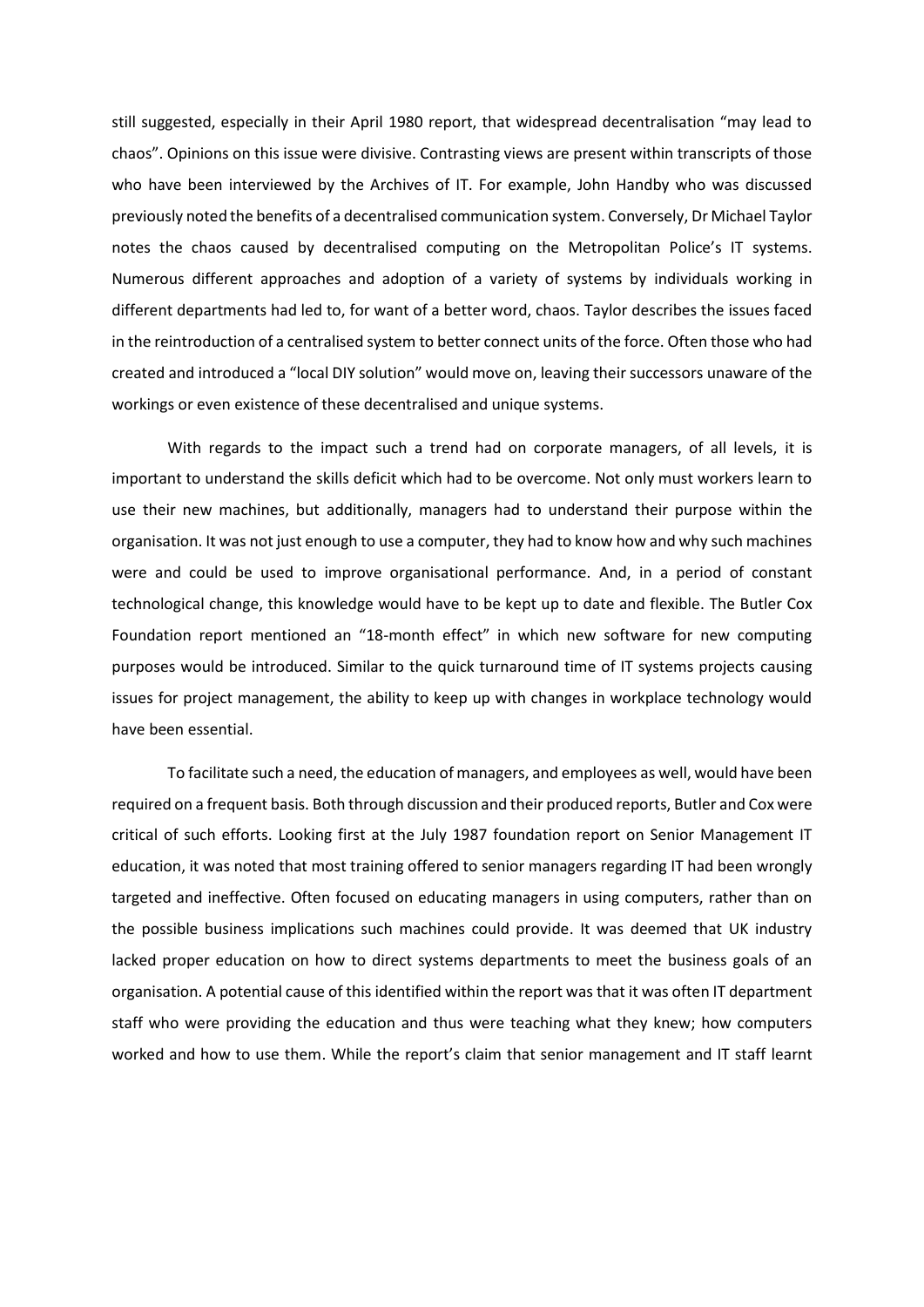

**Offering better education to managers and users uncovered business implications of new systems and produced more successful projects. This made skill deficits and user issues clearer and in turn, made future education easier to target.**

differently is dubious, it still speaks to the disconnect between the educators and the educated. One potential solution which the report suggested at the time was that a practical, experience centric, approach to education should be adopted. Through a lack of general computing knowledge, and education systems which did not cover the business implications of the new machines and systems, it is no wonder a skills deficit developed during a period of rapid change; many were simply left behind.

In contrast to talk of decentralisation challenges, skills deficits, and lacklustre education, the digitisation of the 1980s did still provide some benefits to managers. The widespread installation of computers improved management's access to a wide range of data, whether it be employee information and wages, or business finances and forecasts. Access to more data would be a boon to decision making for managers once teething problems with presentation and graphics were resolved over the course the 80s. The digitisation of organisation records and the use of personal computing to access them was recognised in several Butler Cox Foundation reports throughout the 1980s as just one of the benefits managements would enjoy through the adoption of new, decentralised computer systems.

From an employee perspective this may not have been seen as so beneficial. Tens of thousands of data entry jobs would no longer be needed in a business environment which used computers to achieve the same workflow with a fraction of the number of employees. Of course, when considering those responsible for wages and company profits this would not be seen as such a negative consequence. This issue was touched on earlier when considering the relationship between corporate managers and IT departments, in that case there was a suspicion towards IT departments and the job losses associated towards digitisation. However, it would be understandable that senior managers would consider a smaller payroll at no cost to productivity a net gain to an organisation.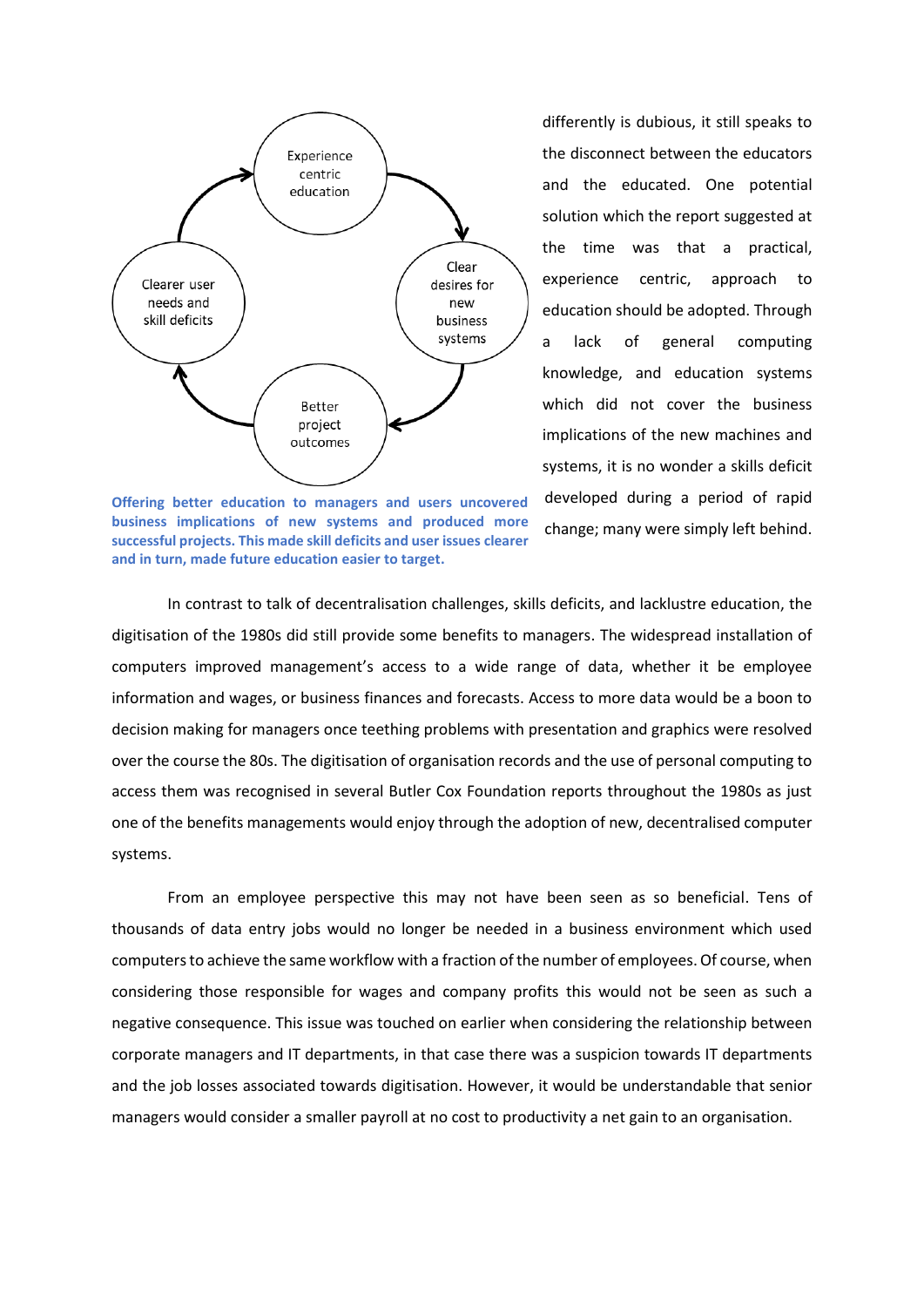Throughout the 1980s we also see the emergence of new communication software and technologies. To delve deeply into the specifics of communication trends during the 1980s is best explored in a separate report, though we shall touch briefly on some trends in communication, to explore their management implications. From email to voice communication, these systems would allow for greater inter and intra company connectivity. No longer having to rely on the physical mail rooms and services of the past, communication could now be near instant and more convenient. A more connected workforce enabled managers to delegate, organise, and receive information from their employees and peers more easily. These boons of communication were featured heavily in the Butler Cox Foundation reports throughout the 1980s and email is of particular interest as it features several times over the course of the foundation's work and thus charts the development of the tool.

#### Closing Discussion

The topic of management, both as an activity and the individuals who practised it, is an interesting point of discussion when looking through the lens of 1980s technological change. Both through the work of the Butler Cox Foundation and the interviews from individuals active in the field at the time we've been able to understand just a few of the main challenges and changes from the period in question. The Butler Cox Foundation clearly recognised several of the forthcoming trends in management during the 1980s. Identifying the difficulties in balancing the technology focused desires of IT departments and the financial concerns of corporate managers featured in several reports. The very existence of the Foundation and the work they conducted showed that systems directors needed assistance in convincing their senior managers that the changes they wished to make were beneficial to the company or organisation. Clearly one of the main challenges faced by organisations at the time was the relationship between IT departments and corporate managers. A relationship which faced issues of suspicion, overrunning costs and timescales, and a disconnect in the aims and frequency of changes to systems.

A lack of experience in delivering projects and the constant nature of technological change was a recipe for disaster. It wasn't until project managers began to overcome the challenges of quick turnarounds, end-user training, and conduct follow-up reviews that they were able to keep up with the ongoing changes. Once initial skill deficits had been overcome, and experience of adopting new changes had been gained, corporate managers became much more aware and appreciative of the business implications these changes were having. Additionally, there was wider recognition that IT was a necessary component for competitive organisation; to ignore its potential would to be left behind.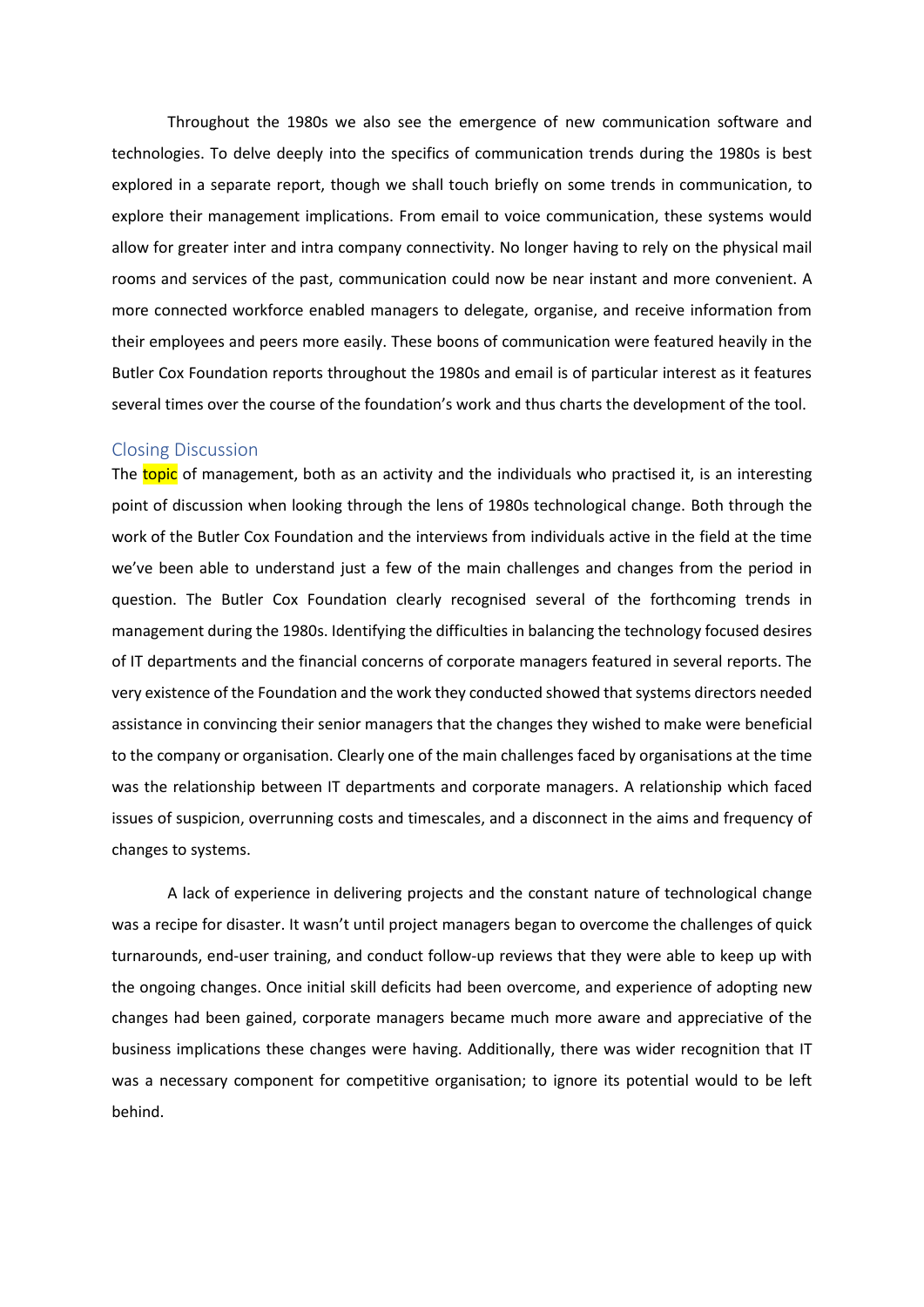The work of the Butler Cox Foundation and the reports they produced predicted fairly accurately the trends of the decade. One aspect in which it struggled however was predicting human behaviour. The business implications of new systems and methods would be a complete unknown until users got their hands on it. Reports could predict the benefits of any number of methods, but they could never say with certainty how they would be received by individual organisations. Aside from the inability to predict human behaviour, the only notable shortcoming from the reports covered for this piece were related to hardware trends. The "Managing the microcomputer in business" report mentioned previously predicts the dominance of IBM, AT&T, and Apple computers. In 1984 such a statement was reasonable with little outside competition for these market leaders. Moving into the 1990s however Apple had entered a period of decline and AT&T had become uncompetitive. Incorrect predictions such as this may have had considerable effect on organisations who chose to adopt systems packages which would lose support within a few years a necessitate a replacement.

Ultimately the Butler Cox Foundation reports provide an invaluable tool in understanding the changes and challenges of the 1980s. Looking forward to the present day, we can see how changes during this decade led towards the current work relationships and environment. Personal computing and decentralised systems are the norm, even if managers still retain some level of control and supervision. IT departments are no longer viewed with suspicion and are an essential part of day-today work, whether it be system maintenance or providing training. Employees and managers of all levels rely on the means of communication which first appeared during the 1980s, now more than ever. While a challenging and often unclear period of technological and social change, it is ultimately apparent that what was occurring was the emergence of the modern office experience.

## Bibliography

#### **Butler Cox Foundation reports**

Available on the Archives of IT website: https://archivesit.org.uk/publications/butler-cox-reports/

| June 1978      | "Project Management"                         |
|----------------|----------------------------------------------|
| September 1979 | "Management Services and the Microprocessor" |
| February 1980  | "Electronic Mail"                            |
| April 1980     | "Distributed Processing: Management issues"  |
| May 1982       | "Implementing Office Systems"                |
| September 1982 | "A Director's Guide to IT"                   |
| March 1984     | "Presenting Information to Managers"         |
| May 1984       | "Managing the Human Aspects of Change"       |
| September 1984 | "Managing the Microprocessor in Business"    |